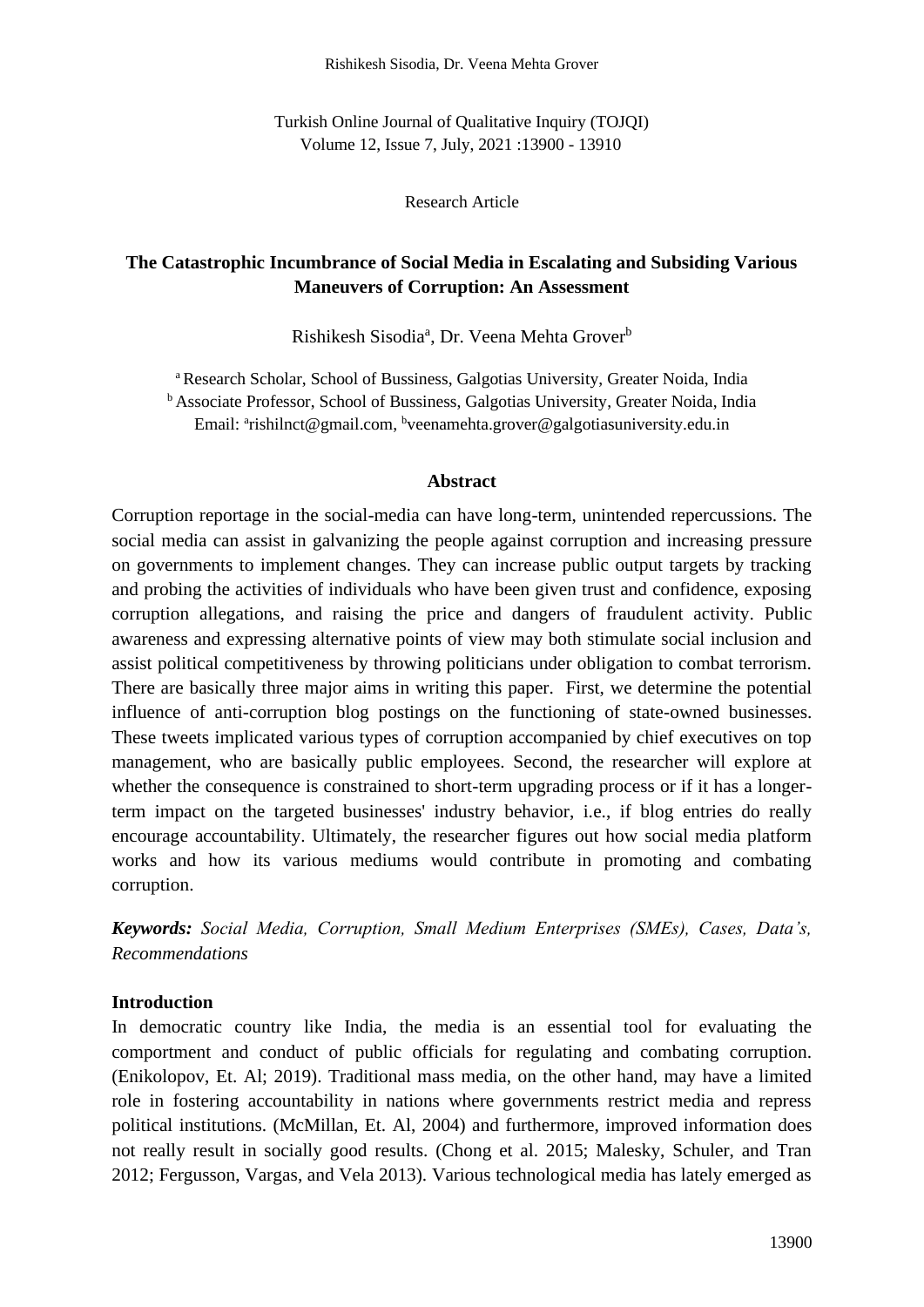a reservoir of independent data for consumers as well as a possible catalyst of progressive reform in modern democratic governments. Citizens and activists may feasibly leverage social media to communicate on political or public-sector indiscretions. Through promoting increasing openness and enhancing accountability, this data can shape the way individuals and government officials operate. Henceforth, modest way in creating barriers on the other hand could be the fact that anyone can quickly generate stuff or create information on Twitter or Facebook and also can make specific blogs' credibility and quality; making it a major problem in today's scenario. (Alemann, 2007). Furthermore, several countries engage in different forms of internet censorship and propaganda. (Bannenberg, 2014). It is unclear if social networking and media can have a genuine influence on political and corporate ethics in this particular context.

There are three objectives in this study. First, we determine the potential influence of anticorruption blog postings on the functioning of state-owned businesses. These tweets implicated various types of corruption accompanied by chief executives on top management, who are basically public employees. Second, the researcher will explore at whether the consequence is constrained to short-term upgrading process or if it has a longer-term impact on the targeted businesses' industry behavior, i.e., if blog entries do really encourage accountability. Ultimately, the researcher figures out how social media platform works and how its various mediums would contribute in promoting and combating corruption.

Over the last epoch we have seen social media has become an integral part of our day-to-day life. The majority of individuals use at least one major social media site, yet many are unaware of the impact that regular social media usage can have. (Lambsdorf; 2015). It's interesting to read through parodies, images, and life updates from people we meet along the road, but we don't always notice how social media is influencing our life and making complete control upon how we act and think. (Snyder, 2010). The time period currently is the era of information, and information is everywhere. People communicate and share information in a variety of ways, such as through Tweeting, Facebook, and other social networking platforms, blog posts, video streaming and mobile texting. Small and mediumsized enterprises (SMEs) and organizations are regarded to be an important element of a country's economy. (Lambsdorff; 2005; Jones , Et Al ; 2015). The way we began to live in the digital age is completely altering and transforming the way we think about our privacy. Because the situational awareness on social media is so instantaneous that it is not just a means for community communication, but also a medium for criminal community communication (Bac, 2001). Social media is increasingly being used by criminal justice systems, police officers, local municipalities to fight terrorism and deter criminals and henceforth to combat corruption. (Gupta; 2016). Considering the ubiquity of these social media platforms, all types of users whether a common man or a business person, any organization or enterprises are utilizing this social media podium to establish new networks. Corruption is one of the major impediments to a country's social, economic and technological progression. (Irshad, Et Al ; 2018). Corruption has been in human society from the dawn of time. In In today's world, "corruption is linked to government posts." ."(Charu ; 2015 ). Corruption is linked with the ordinary man providing or taking anything in exchange for a service provided in a dishonest manner or by overstepping one's legal status, such as money, an office, or a position. Corruption degrades the rule of law leading to an inefficient resource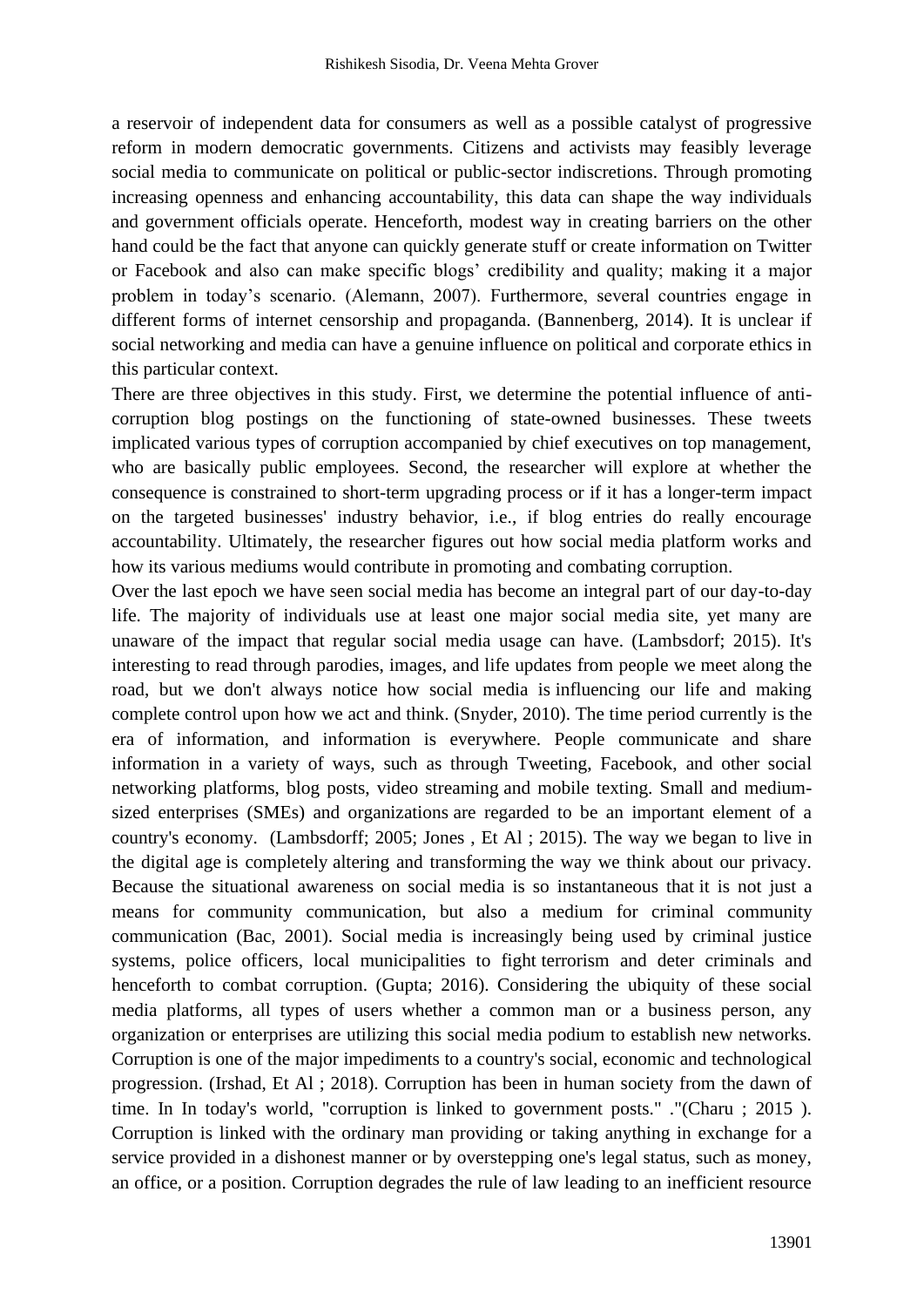allocation, democratic political institutions, and demoralizes the human rights respect. It is viewed as perhaps the most significant challenge that small and medium-sized organizations (SMEs) face in their activities. (Schmidt; 2007). They are typically quick to endure in a market where corruption exists, as they have less ability to stay away from it. Thus, when corruption grabs, their net revenues and endurance are in danger.

In today's modern-day society social media is not an anticipated or projected term; whereas it can now be seen as part and parcel of everyone's life whether one talks about a 4-year toddler or 21 years young adolescent or a person stirring to 60 years of age. (Stromberg; 2015). Social media is nowadays, corelating our social, economic and even personal life. Social media networking offers a podium, where one can share multimedia curriculums for example audio clips, video recordings. The purpose of this article is to emphasize the efficacy of anticorruption efforts or to raise questions about how to combat corruption, as well as the issues of anti-corruption actions in social media.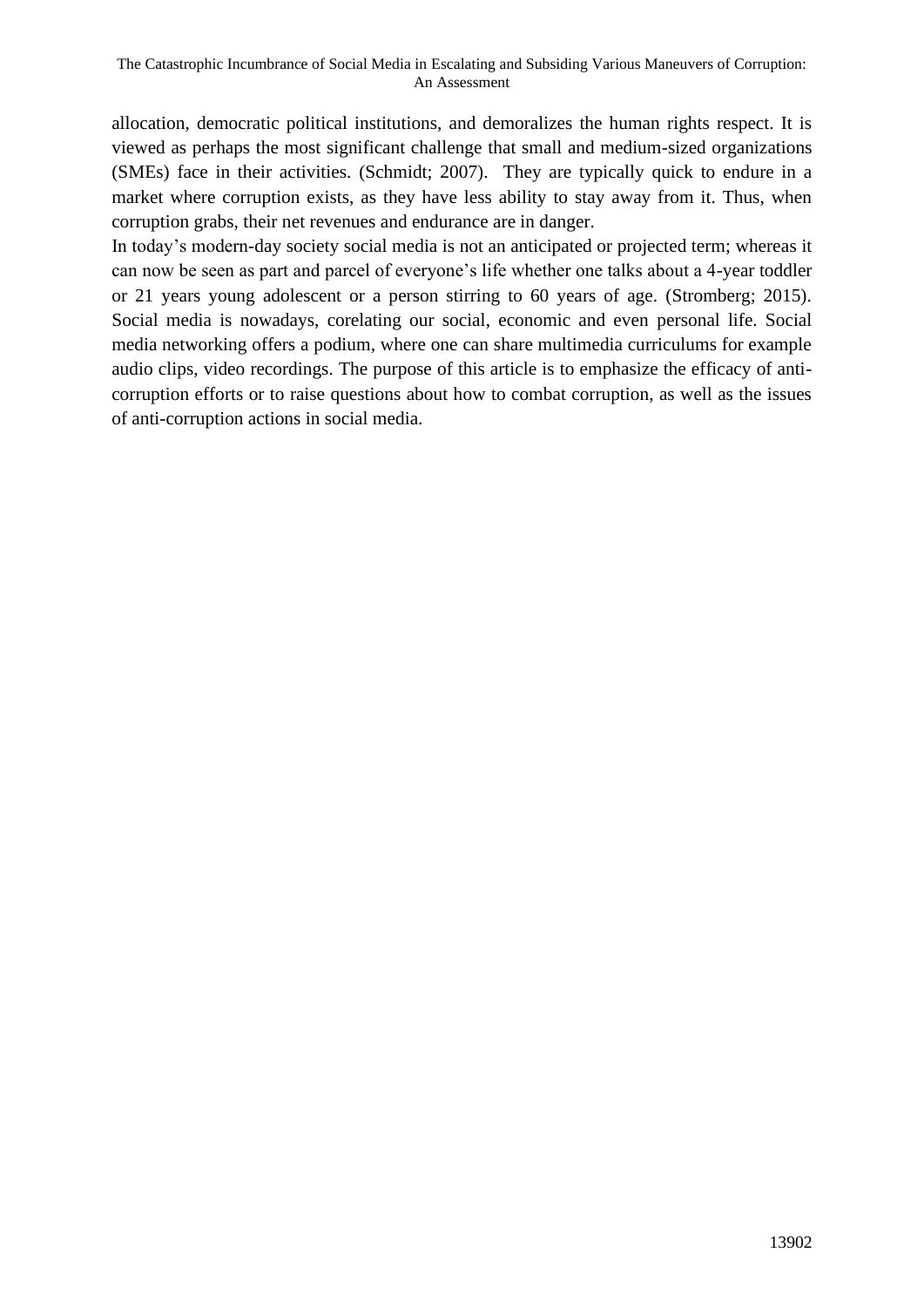### **1.1 Manifestation of The Term 'Social Media' In Historical Context**

This term "Social Network" was for the first time came into existence in the year 1954. (Frolova ; Et. Al; 2017). Before that there was no existence of this concept. (Vlasenko; 2015; Ellison; 2013). There was complete paper works, people were not aware about internet phenomenon which has made our life very easy. This idea of "Social Network" was first time raised by humanist James Barnes. (Young; 2014; Daya, 2013). In the year 1971, the first social network which was used along with computer application (Huddlestone ;2008). Further, in the year 1988 the technology named as "Internet Relay Chat" popularly known as "Chat Room" was introduced by a student named Jarkko Wiz Oikarinen at Oulu University of Finland. (Tetlock, Et.al; 2015; Marcum; Et Al; 2014). This technology gave the social media users to communicate with each other without any restrictions of boundary walls. Later on, first time in 1989 Tim Berners Lee invented internet i.e., "World Wide Web" (Young; 2014). This initiative was a globally known which let the users to share information internationally and worldwide. (Dennis; 2021). Then in the year 1995, Randy Cornard's developed an application known as "Classmates Online" which became very popular in a very few span of time. It was this year from which Social Network became rapidly known and led to a widespread phenomenon. The concept became the widespread phenomenon and this year marks the start of the fastest growth of social networking sites on the Internet. Today, with more than 50 million members, this network is still one of the most popular in the world. Then the phase of Facebook arose in the year 2004 which was then and even today the most popular and commonly used social media and social networking medium for communication and entertainment.

In contrast to conventional media such as TV and print media, which only allow for one-way communication, social media as an information and communication technology tool allows for multi-way communication. People and audiences previously unreachable have gained access to knowledge through online communication. People are more aware of what's going on in other areas around the world in reaction of it.

## **Compendium Of Role Of Social Media In Anti-Corruption**

To connote the term 'Corruption' is not a new term. Today this has become a global issue as each and every sphere of this horizon is facing this issue. Henceforth, making provisions and measures to control this is of pivotal importance. The media (including social media) may demand accountability and disclosure from both the public and private sectors, which plays a vital role in the battle against corruption. International alliances, collaborations, and campaigns become maybe the most essential element at this point. Over time, politicians, anti-corruption campaigns, commercial entities, monetary institutions, local area pioneers, and civil society organizations in particular, as well as the general public, have come to recognize the need of international engagement in providing support. Consumer engagement is critical at both the national and global levels in order to build an ethical still, little voice. Government offices, experts, and non-governmental organizations like NGOs from countless countries are currently convening meetings and launching collaborative campaigns throughout the world to develop interdisciplinary methods to developing a good administration plan and enforcing anti-corruption standards and safeguards.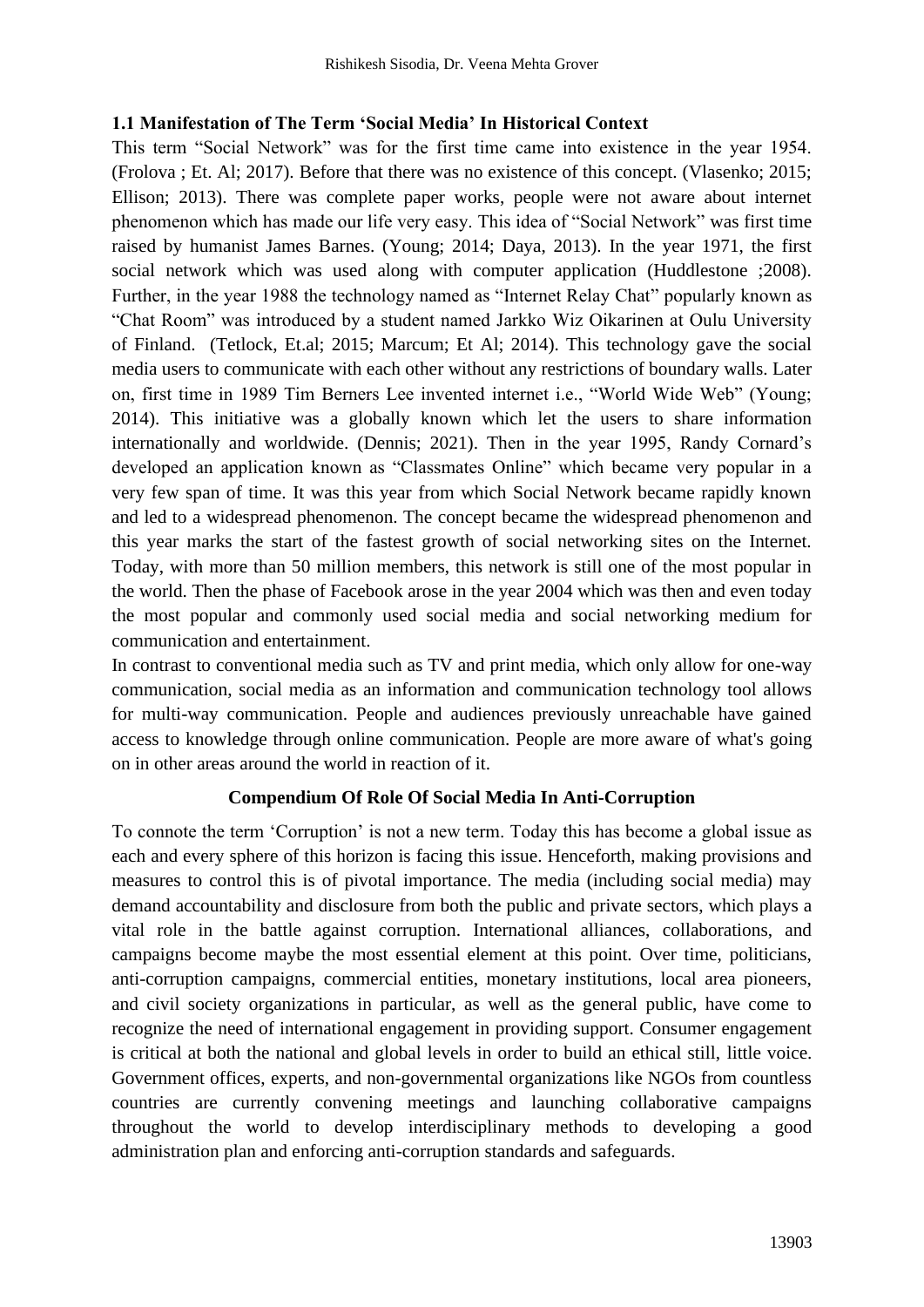The media has the ability to enlighten and raise awareness about the negative consequences of corruption, as well as about increasing the political risk of those who engage in corrupt acts. As to defilement, the media offers a key course for data about administrative, managerial and business exercises to be scattered all through society, and accordingly furnishing the general population with a basic ability to hold people with significant influence responsible. By uncovering, advising and teaching about the hindering impacts of defilement for society at enormous, the media can altogether expand the political danger of those uncovered for their degenerate practices and cultivate the basic attention to common society. There is no country that is completely devoid of corruption. Although the impacts and forms of corruption differ from one country to the next, they always stem from the same roots. The media has a vital role to play in rooting out corruption and pursuing legal, political, and criminal action against this. India is the biggest majority rules system on the planet and corruption is very profoundly established in India. It is contaminating and is spreading like vindictive growth and dreadfully extending the financial inconsistencies. Depending on the levels at which they take impact, the audiences they address, different media forms reveal their distinct strengths and limitations as anti-corruption weapons. Sociology and technology collide in social networking and social media platforms. Such technologies can help make the flow of information more transparent, allowing citizens to become "dynamic" content creators rather than "submissive" content consumers. Information networks are assisting individuals in discovering new truths and making governments more responsive and answerable.

In August 2010, Janaagraha, a non-profit organization, established www.ipaidabribe.com, a website where individuals may anonymously report their interactions with corrupt (and honest) authorities. It pledges to "use them to advocate for better governance structures and procedures, as well as stringent law enforcement and regulation." (Jha; 2014). The widespread use of social media was perhaps the single most important component in Anna Hazare's anti-corruption movement's success. Despite the fact that only a tiny percentage of Indian adolescents, particularly in rural areas, have access to personal computers with internet access, virtually all of them have cell phones. The internet and social media are accessible on a huge percentage of these cell phones.

In numerous respects, the internet and social media complement and amplify the influence of a free press on corruption. The news of a free press would reach a bigger proportion of the people if there was more internet coverage and a larger proportion of the population used social media. Furthermore, it takes significantly longer for news to reach the public. Subsequently, the internet and social media offer a forum for anybody to share their experiences through blogs and social media websites like Facebook, Twitter, Google Plus, and YouTube, where basic usage of these resources is available at free of cost or at very nominal rate. Mostly these services offered are inexpensive. (Ellison, Et. Al; 2013). Because social media allows for very fewer expenses of participation and organization, even local and underfunded groups may organize their fellow citizens and promote their viewpoints, and communicate at a faster and lower cost than they could beforehand do. Finally, social media engagement is frequently among friends and family, and the personal touch to information from such sources may render it more valuable.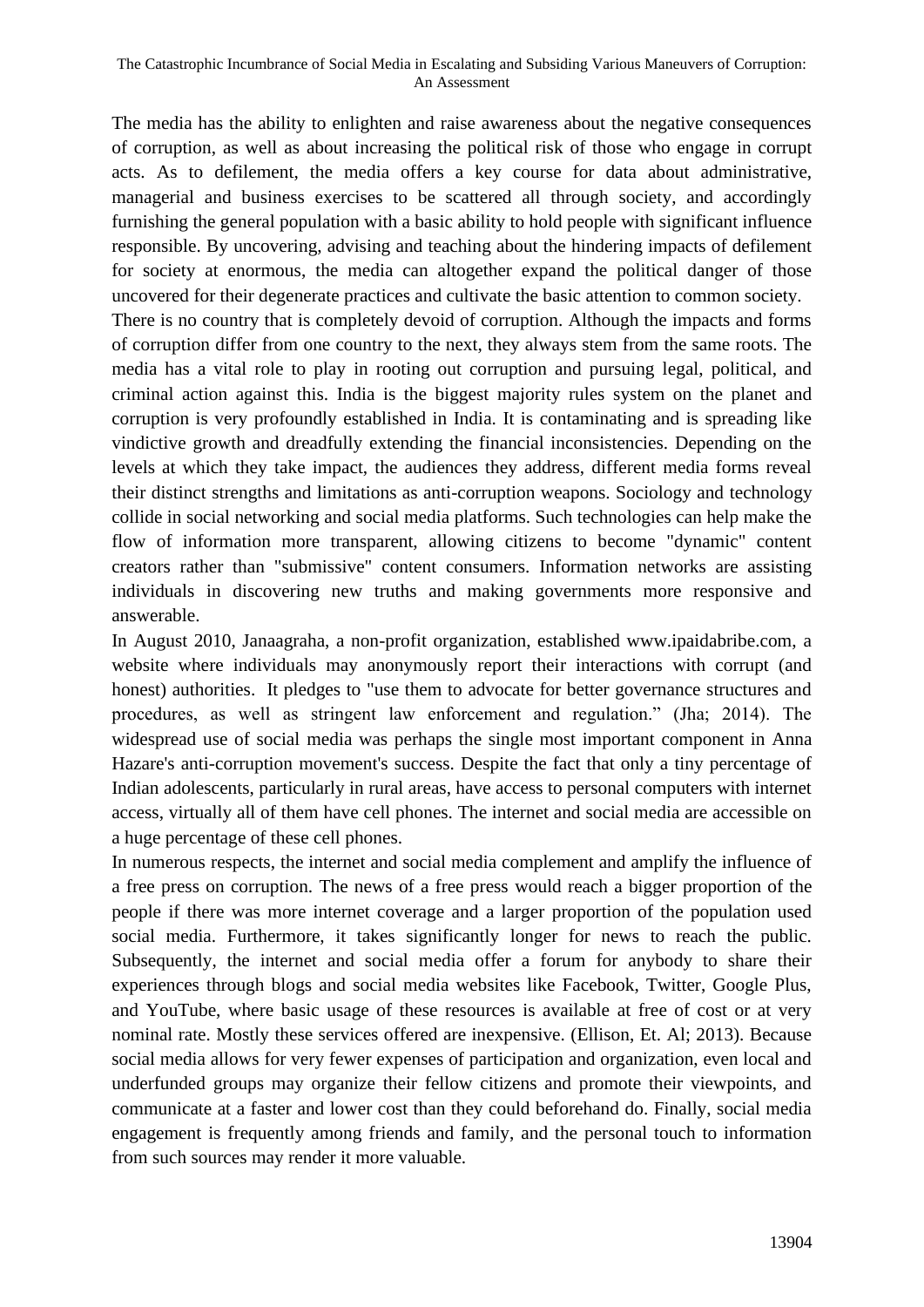- 1. The internet and social media develop a rapid method for sharing information and data and henceforth enable it to reach to the broader audience in organizing public protests against corrupt government officials and law makers.
- 2. The social media may demand accountability and openness in corporate sector, which plays a vital role in the battle against corruption. (Soomro; Et Al; 2019)
- 3. In comparison to conventional media, social media is seen to be more generally accessible and less susceptible.
- 4. The internet and social media offer a rapid and inexpensive way to communicate. We can reach a massive audience through Facebook and Twitter, and even people we do not even know may interact with us. Low entry barriers make it much simpler for civic activists and ordinary individuals to communicate information on wrongdoings by public authorities or business executives on social media platforms like Facebook and Twitter, which have quickly become major alternative sources of information for citizens. (Ha; Et Al; 2016)
- 5. By offering information in the form of analysis, remarks, and agitation, as well as by conducting investigations and fundraising, social media combats corruption.
- 6. Because there are numerous social media platforms where individuals may engage in "information dissemination," social media gives an avenue for it.
- 7. A large percentage of the mobile phones nowadays had internet connection and social media applications, making it simpler for the movement's organizers to mobilize young people who were fed up with hearing about corruption on a regular basis.
- 8. Facebook and Twitter may be used to spread information about the protest duration and severity. For example, the 'India Against Corruption' Facebook page gave a forum for anybody who wished to help in the battle against corruption. Within four years of its creation, the page had over 1.5 million likes. (Jha; 2014).

## **Agencies And Institutions For Combating Corruption (Anti-Corruption Agencies)**

Enacting anti-corruption legislation alone will not prevent or regulate corruption. To effectively implement and execute those laws, a well-framed strong mechanism is required. As a result, the Anti-Corruption Laws in India are enforced by certain Anti-Corruption Agencies or Controlling Bodies. Accordingly, the Anti-Corruption Bureau (ACB), Central Bureau of Investigation (CBI), Central Vigilance Commission (CVC), Comptroller and Auditor General (CAG), Lokayukta, Lokpal, are perceived as against corruption offices or administering bodies in India.

## **3.1 The Anti-Corruption Bureau (ACB)**

This Anti-Corruption agency was established in the year 1995. This ACB is also an independent government body of which the main purpose is to deal with the problems of Corruption against various Government sector whether its public sector or private sector under the prevention of Corruption Act 1988.The Prevention of Corruption Act of 1988 is primarily enforced by the Bureau. The Bureau undertakes the investigations in the form of Regular Enquiries, Discreet Enquiries, and Special Enquiries. The Bureau also has the authority to gather information, to conduct investigations, and to file charges against Public Servants on an ad hoc basis. Disproportionate Assets Cases of Criminal Misconduct and Misappropriation are investigated by the Bureau.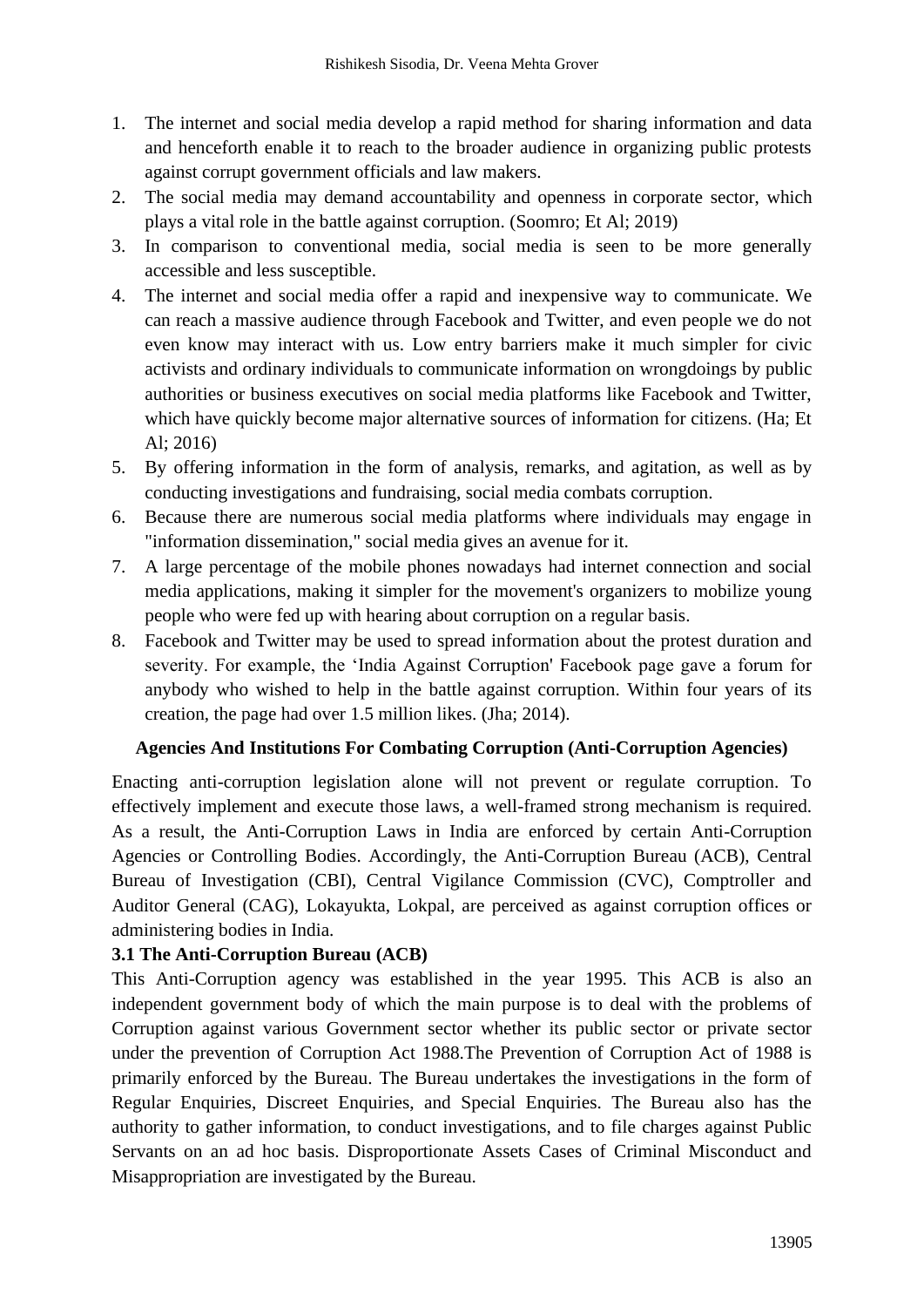# **3.2 Central Bureau of Investigation (CBI)**

The CBI is the country's main investigative agency today, with the dual role of investigating serious crimes and providing leadership and guidance across the country in the battle against corruption. Currently, CBI is also indulged in investing the conventional offences like hijackings, fraud, cheating, social crimes like black-marketing and economic offences like cybercrimes, bank frauds etc.

## **3.3 Central Vigilance Commission (CVC)**

The CVC is not an investigating agency in itself but it gets its investigation done either through CBI or through Chief Vigilance Officers (CVO). It deals with cases like major frauds relating to Government of India department, fake passport cases etc. which are the common cases exercised in Small Medium Enterprises (SMEs). (Cage; 2014).

### **3.4 Comptroller and Auditor General (CAG)**

The Comptroller and Auditor-General of India has contributed in alleviating the afflictions that beset directive bodies and protecting the Global economy from collapsing under the weight of crooked leaders. CAG's continuous efforts have dragged corruption and many malpractices which seems to be the fundamental cause of many government policies inadequacies, to the forefront and in notice of common and ordinary citizen of India. (Aggarwal, 2013). The CAG reports have been used by the judicial system on numerous occasions to investigate the breakdown of strategies and breaches from the objective of interest of the nation by numerous regions and departments of the federal and provincial governments.

### **3.5 Lokayukta**

Corruption is now widely acknowledged as a serious global problem prone of jeopardizing society's reliability and safety, negatively impacting socioeconomic, commercial, and diplomatic growth, and eroding democratic and fundamental ideals. To cut emissions and ensure accountability, integrity, and the social order, multinational global collaboration is essential. Prevention is the most effective way to tackle corruption, even in terms of societal costs. As a result, accurate diagnosis can diminish the scale and charges of enforcement procedures. Common disclosure and wide spread information along with forbearance, as well as the community involvement of the media, would be extremely beneficial. The power of the media in unearthing corruption charges and raising anti-corruption consciousness is critical for both prevention and detection of corruption. The deployment of authority without accountability is not considered good governance. In any system, the exertion of authority will never be unfettered, as this would potentially lead to corruption and injustice. There should be a balance between the ability to govern competently and the mechanisms that hold those in power accountable. However, attempts have been undertaken since 1959, no Lokpal institution has yet been established at the national level. Conversely, several states have formed Lokayuktas/Lokpal's by state legislation. They make provision inquiries and investigations concerning allegations of corruption against public officials.

## **3.6 Lokpal**

The anti-corruption organization which was initiated by Anna Hazare's mostly with a goal for maintaining a powerful Lokpal. The United Progressive Alliance (UPA) commanded by Manmohan Singh government, which was confronting corruption accusations, was rocked to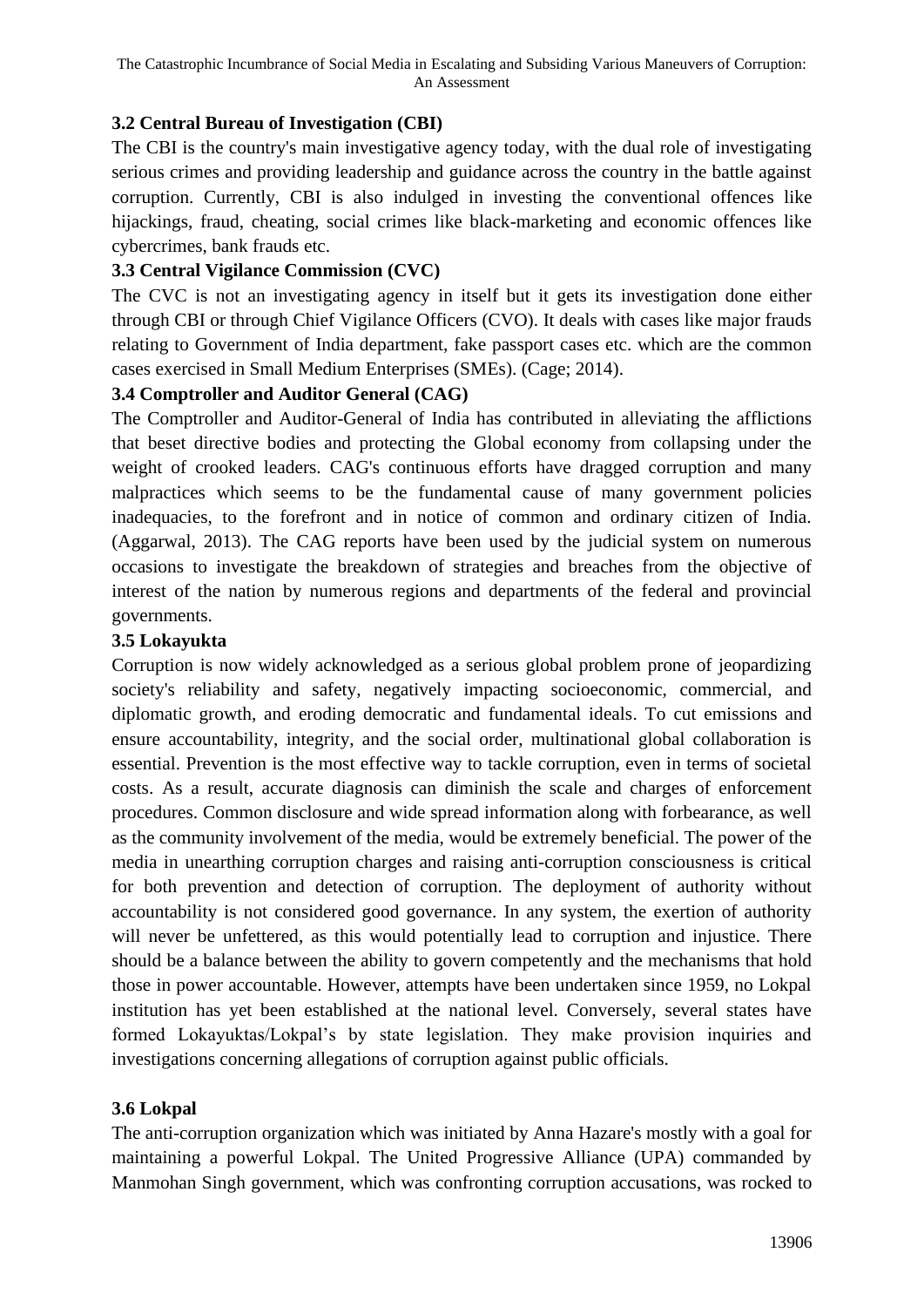its core by this campaign. Since its commencement, the Lokpal has handled 1,426 complaints. (Xu; Et Al, 2012). One thousand and two hundred of them have been investigated and convicted. The majority of the proceedings have been about safety issues. The Lokpal has spent Rs 2.93 crore on compensation and Rs 6.23 crore on property in the meantime. (Mishaal; Et Al; 2015). The Lokpal Bill empowers the Lokpal to request that its investigative branch investigate any violation under the 1988 Prevention of Corruption Act. It can then carry out an investigation. If an offence has been committed, the Lokpal might propose enforcement procedures or initiate a petition in the Special Court.

### **Measures To Curb Corruption**

- 1. Measurement of corruption at all levels is critical for executing efficient local and inter corruption cleanups. Only then will reforms be successful, areas of corruption will be addressed, and the foundation of international society will be mended.
- 2. Numerous groups perform surveys and questionnaire on various elements of corruption, but conducting surveys alone isn't enough. In order to raise public awareness, the survey findings and results must be made public.
- 3. Government agencies, professionals, and non-governmental organizations (NGOs) from across the world are already holding conferences and creating collaborative efforts to explore interdisciplinary methods to developing a good governance agenda and longterm anti-corruption standards and safeguards.
- 4. To reduce points of vulnerability that might lead to cross-border corruption, cross-border policies and reform efforts must be properly coordinated with national policies of corruption.
- 5. The World Bank and the United Nations Development Programme (UNDP) are two of the most popular sources of anti-corruption technical assistance and advice.
- 6. Strengthening Grievance Redressal Forum will also play very effective role in curbing corruption.
- 7. Effective and ferocious punishment is the most crucial aspect in combating corruption. The legal system has failed, and we will have to explore other options for enacting adequate punishment. It has been discovered that departments are inefficient or sluggish in departmental action due to a desire to protect corrupt personnel.

#### **Conclusion**

Despite India's economy is strong and stable, it has yet to reach its full potential since corruption has hampered and undermined not just economic progress but also the smooth functioning of democracy in the current environment. Corruption, as a societal hazard, has tarnished our country's reputation across the world. Corruption has been a significant issue for Indian society in recent years. To combat the evil of corruption, the government has enacted numerous anti-corruption laws and established a number of commissions, including the Central Vigilance Commission (CVC), the Central Bureau of Investigation (CBI), and the Anti-Corruption Bureau, to enforce anti-corruption laws across the country. Undoubtedly, there are a number of anti-corruption organizations and NGOs working on to combat the corruption but the bitter truth in this  $21<sup>st</sup>$  century is that the corruption is upswinging. Social Media platforms enabling users to become vulnerable to cyber-crimes like hacking, identity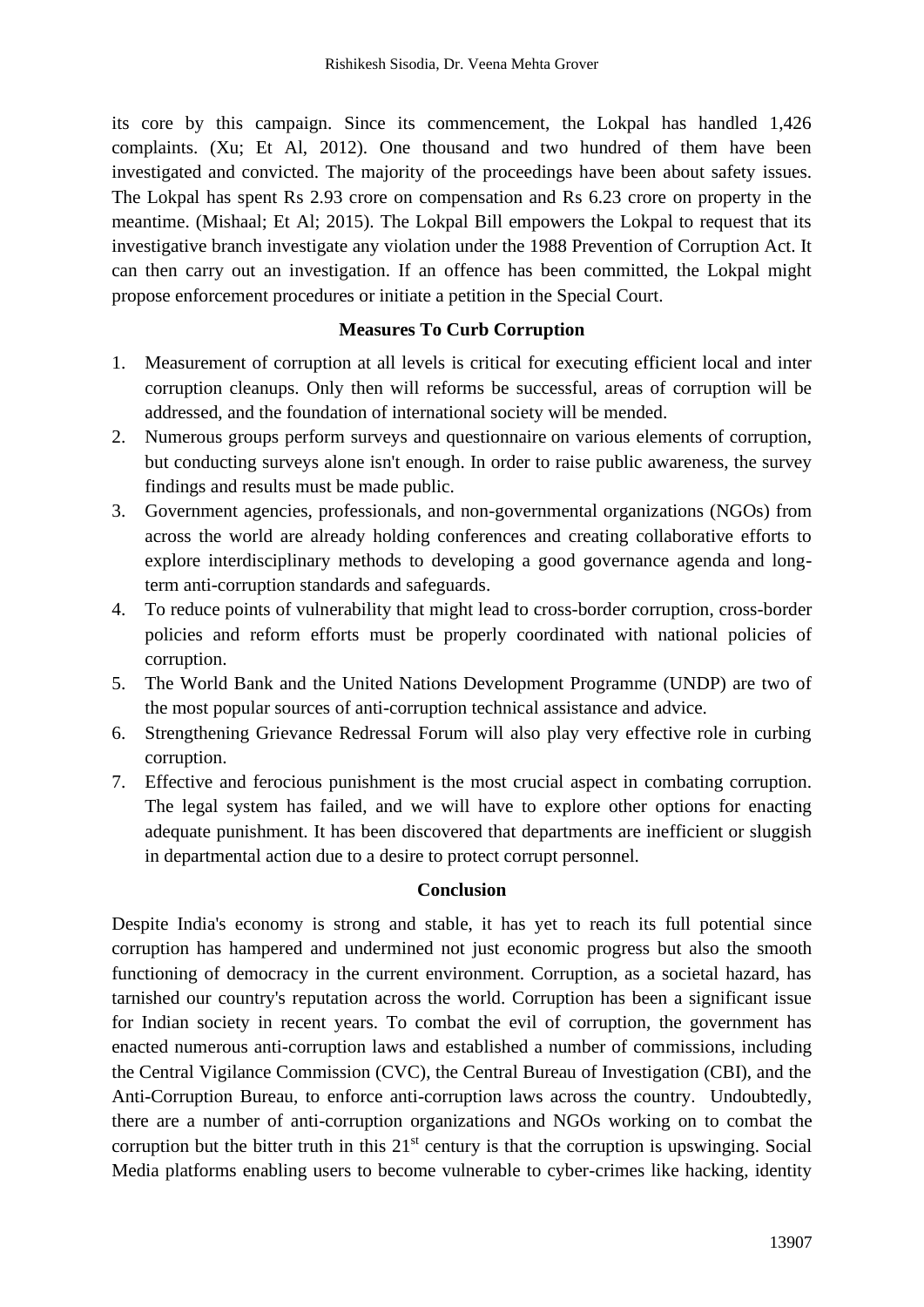theft, phishing crimes, etc. In summation, social media offers both positives and negatives. But, in the end, it's up to the user. The social media users in particular, must establish a balance between physical activity and social media. Excessive usage of anything is harmful, and this includes social media use also. As a result, we must begin to promote a positive mindset that is well-balanced.

#### **References**

- [1] Aggarwal, Virek, 'CAG (the Comptroller and Auditor General of India): A Panacea for Corrupt Practices in India', January 18, 2013. Available at SSRN: https://ssrn.com/abstract=2202751 or<http://dx.doi.org/10.2139/ssrn.2202751>
- [2] Alemann, U. "Corruption is a matter of trust". University in the City. Heinrich-Heine-Institute, Düsseldorf, 2007, Mode of access: [http://estadus.info/static/pdf/von-](http://estadus.info/static/pdf/von-Alemann_Korruption.pdf)[Alemann\\_Korruption.pdf,](http://estadus.info/static/pdf/von-Alemann_Korruption.pdf) Accessed on 12 June'2021.
- [3] Bannenberg, B. "Corruption. Handbook of economic and fiscal criminal law". Vol. 4. Munich, 2014, pp. 695- 776.
- [4] Bac, Mehmet, "Corruption, Connections and Transparency: Does a Better Screen Imply a Better Scene? ", 2001, Retrieved from <https://link.springer.com/article/10.1023%2FA%3A1010349907813>, Accessed on 21<sup>st</sup> June,2021 at 09:10 AM.
- [5] Charu, Malhotra, " Role of social media in Promoting Transparency in an Open Government Era in SAARC Countries with Special Reference to India" , 2015, Retrieved from <https://ojs.imodev.org/index.php/RIDDN/article/view/153/228> , Accessed on 21st June,2021 at 09:00 AM.
- [6] Catherine D Marcum, George E Higgins, "*Social Networking as a Criminal Enterprise*" , p.1 , 2014.
- [7] Cagé, Julia, "Media Competition, Information Provision and Political Participation.", 2014; Retrieved from: https:// scholar.harvard.edu/files/cage/files/cage\_jmp\_january\_2014\_0.pdf. Accessed on 10 June'2021.
- [8] Chong, Alberto, Ana L. De La O, Dean Karlan, Leonard Wantchekon; "Does Corruption Information Inspire the Fight or Quash the Hope? A Field Experiment in Mexico on Voter Turnout, Choice, and Party Identification." Journal of Politics 77 (1), 2015; PP-55–71.
- [9] Daya, Bhawya, "Network Security: History, Importance, and Future", 2013, Retrieved from<http://www.aimt.edu.in/wp-content/uploads/2016/12/Network-Security.pdf> , Accessed on 21st June, 2021, 09:45 AM.
- [10] Dennis Aaron Michael "Tim Berners-Lee" ,2021, Retrieved from <https://www.britannica.com/biography/Tim-Berners-Lee>, Accessed on 21<sup>st</sup> June'2021, 04:15 PM.
- [11] Ellison Nicole B.; Boyd Danah ; "Sociality Through Social Network Sites", 2013 , Retrieved from <https://www.danah.org/papers/2013/SocialityThruSNS-preprint.pdf> Accessed on 22nd June 10:15 AM.
- [12] Ellison, N. B.; Boyd, D., "Sociality through Social Network Sites", 2013, PP- 53-74.
- [13] Enikolopov, Ruben, Petrova Maria, Sonin, Konstantin; Social Media and Corruption; American Economic Journal: Applied Economics, 2018, 10(1), PP- 150–174, Retrieved from [https://doi.org/10.1257/app.20160089 150,](https://doi.org/10.1257/app.20160089%20150) Accessed on 05 July, 2021.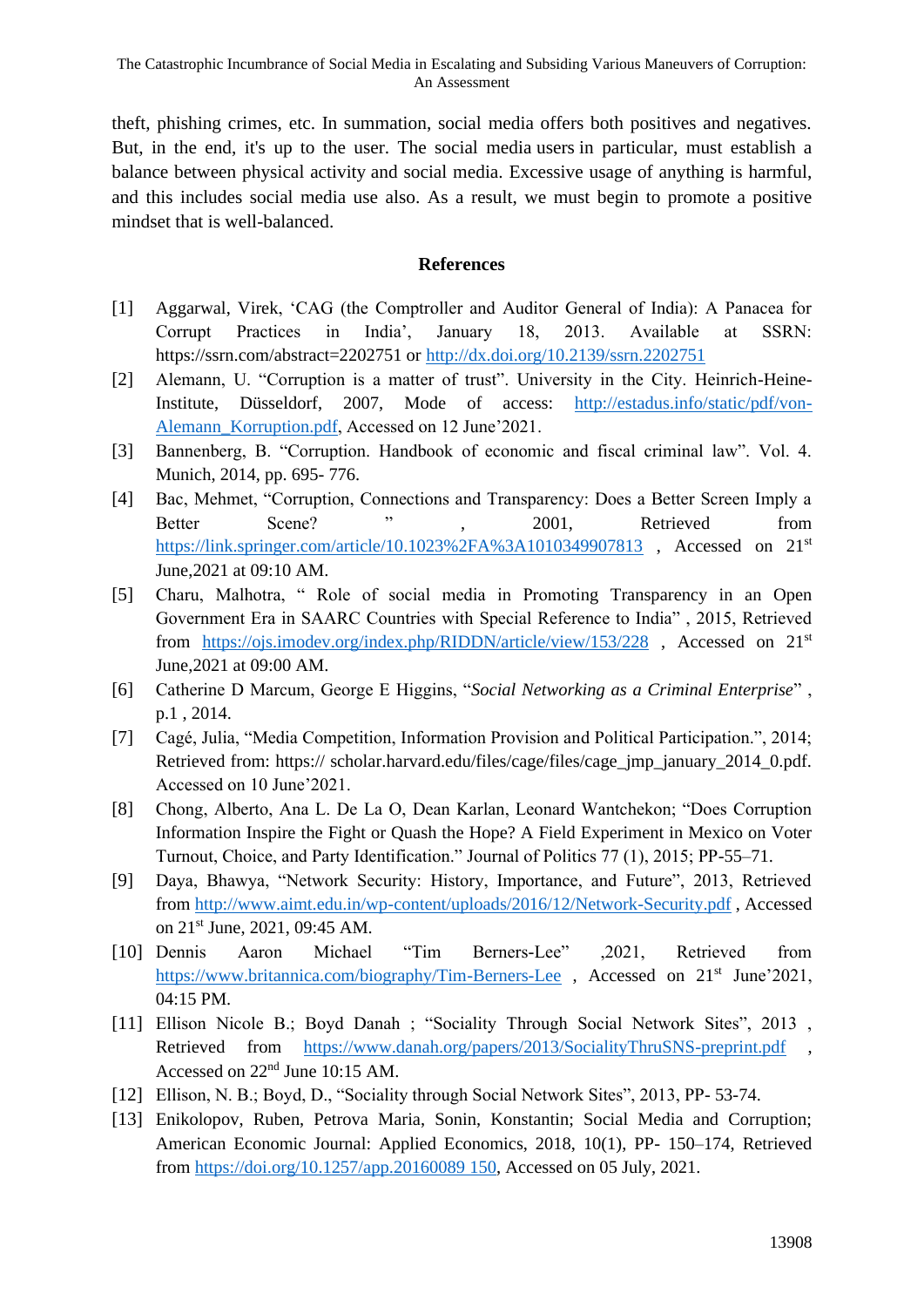- [14] Frolova, Irina; Antonova, Irina ; Khamitova Landysh ; Zakirova Leisan ; Chukmarova ; "Studies the Social Media on Corruption Issues through Content Analysis" , 2017, Retrieved from the state of the state of the state of the state of the state of the state of the state of the state of the state of the state of the state of the state of the state of the state of the state of the state of [https://www.researchgate.net/publication/321224377\\_Studies\\_the\\_Social\\_Media\\_on\\_Corru](https://www.researchgate.net/publication/321224377_Studies_the_Social_Media_on_Corruption_Issues_through_Content_Analysis) [ption\\_Issues\\_through\\_Content\\_Analysis](https://www.researchgate.net/publication/321224377_Studies_the_Social_Media_on_Corruption_Issues_through_Content_Analysis), Accessed on 22<sup>nd</sup> June,2021 at 10:10 AM.
- [15] Gupta Dhruv, "Cyber Crime And Social Media Marketing", 2016, Retrieved from [http://docs.manupatra.in/newsline/articles/Upload/A8DF0F79-717C-4E9F-90A4-](http://docs.manupatra.in/newsline/articles/Upload/A8DF0F79-717C-4E9F-90A4-0859922812B6.pdf) [0859922812B6.pdf](http://docs.manupatra.in/newsline/articles/Upload/A8DF0F79-717C-4E9F-90A4-0859922812B6.pdf), Accessed on 25<sup>th</sup> June, at 9:30 AM.
- [16] Huddlestone Kate M., "Language contact in computer-mediated communication: Afrikaans-English code switching on internet relay chat (IRC)" , 2008, Retrieved from [https://www.researchgate.net/publication/249060226\\_Language\\_contact\\_in\\_computer](https://www.researchgate.net/publication/249060226_Language_contact_in_computer-mediated_communication_Afrikaans-English_code_switching_on_internet_relay_chat_IRC)[mediated\\_communication\\_Afrikaans-](https://www.researchgate.net/publication/249060226_Language_contact_in_computer-mediated_communication_Afrikaans-English_code_switching_on_internet_relay_chat_IRC)

[English\\_code\\_switching\\_on\\_internet\\_relay\\_chat\\_IRC](https://www.researchgate.net/publication/249060226_Language_contact_in_computer-mediated_communication_Afrikaans-English_code_switching_on_internet_relay_chat_IRC) , Accessed on 22nd June 10:10 AM.

- [17] Ha Sangwook ,Kankanhalli Atreyi , Kishan J, Huang Wei Ke , " Does Social Media Marketing Really Work for Online SMEs?: An Empirical Study" , 2016, Retrieved from [https://www.researchgate.net/publication/309557237\\_Does\\_Social\\_Media\\_Marketing\\_Rea](https://www.researchgate.net/publication/309557237_Does_Social_Media_Marketing_Really_Work_for_Online_SMEs_An_Empirical_Study) lly Work for Online SMEs An Empirical Study , Accessed on  $23<sup>rd</sup>$  June, 2021 10:00 AM.
- [18] Irshad Shareen , Soomro Rahim Tariq, " Identity Theft and Social Media" , 2018, Retrieved from [https://www.researchgate.net/publication/323185128\\_Identity\\_Theft\\_and\\_Social\\_Media](https://www.researchgate.net/publication/323185128_Identity_Theft_and_Social_Media) , Accessed on 25th June,2021, 01:05 PM.
- [19] Jha,Chandan, " Can social media and the internet reduce corruption?" , 2014, Retrieved from [https://www.theigc.org/blog/can-social-media-and-the-internet-help-reduce](https://www.theigc.org/blog/can-social-media-and-the-internet-help-reduce-corruption/)[corruption/](https://www.theigc.org/blog/can-social-media-and-the-internet-help-reduce-corruption/), Accessed on 21<sup>st</sup> June, 2021 at 4:00 PM.
- [20] Jones Nory , Borgman Richard, Ulusoy Ebru , "Impact of social media on small businesses",  $2015$ , Retrieved from [https://www.researchgate.net/publication/283907979\\_Impact\\_of\\_social\\_media\\_on\\_small\\_b](https://www.researchgate.net/publication/283907979_Impact_of_social_media_on_small_businesses) [usinesses](https://www.researchgate.net/publication/283907979_Impact_of_social_media_on_small_businesses), Accessed on 22<sup>nd</sup> June, 2021 at 3:00 PM.
- [21] Lambsdorf, J., "The Conversation: We often carry out the fight against corruption too much in a spirit of distrust". *Perspectives of Economic Policy*, 16(3),2015, PP- 253-263.
- [22] Lambsdorff, J., "Why is corruption?" *Dimensions of political corruption.* Wiesbaden, 2005, pp. 233-248.
- [23] McMillan, John, Pablo, Zoido. "How to Subvert Democracy: Montesinos in Peru." Journal of Economic Perspectives 18 (4), 2004, PP-69–92. Retrieved from [https://doi.org/10.1257/app.20160089 150,](https://doi.org/10.1257/app.20160089%20150) Accessed on 05 July, 2021.
- [24] Mishaal Dareen , Shanab Abu Emad, "The Effect of Using Social Media in Governments: Framework of Communication Success", 2015, Retrieved from [https://www.researchgate.net/publication/277910711\\_The\\_Effect\\_of\\_Using\\_Social\\_Media](https://www.researchgate.net/publication/277910711_The_Effect_of_Using_Social_Media_in_Governments_Framework_of_Communication_Success) [\\_in\\_Governments\\_Framework\\_of\\_Communication\\_Success](https://www.researchgate.net/publication/277910711_The_Effect_of_Using_Social_Media_in_Governments_Framework_of_Communication_Success) , Accessed on 25th June,2021 at 2:00 PM.
- [25] Schmidt, D.," Anti-corruption: What do we know?" Research on Preventing Corruption in the Post-Communist World. Political Studies Review, 5(2), 2007, PP- 202-232.
- [26] Snyder, James M., Jr., and David Stromberg., "Press Coverage and Political Accountability." Journal of Political Economy 118 (2); 2010; PP- 55–408.